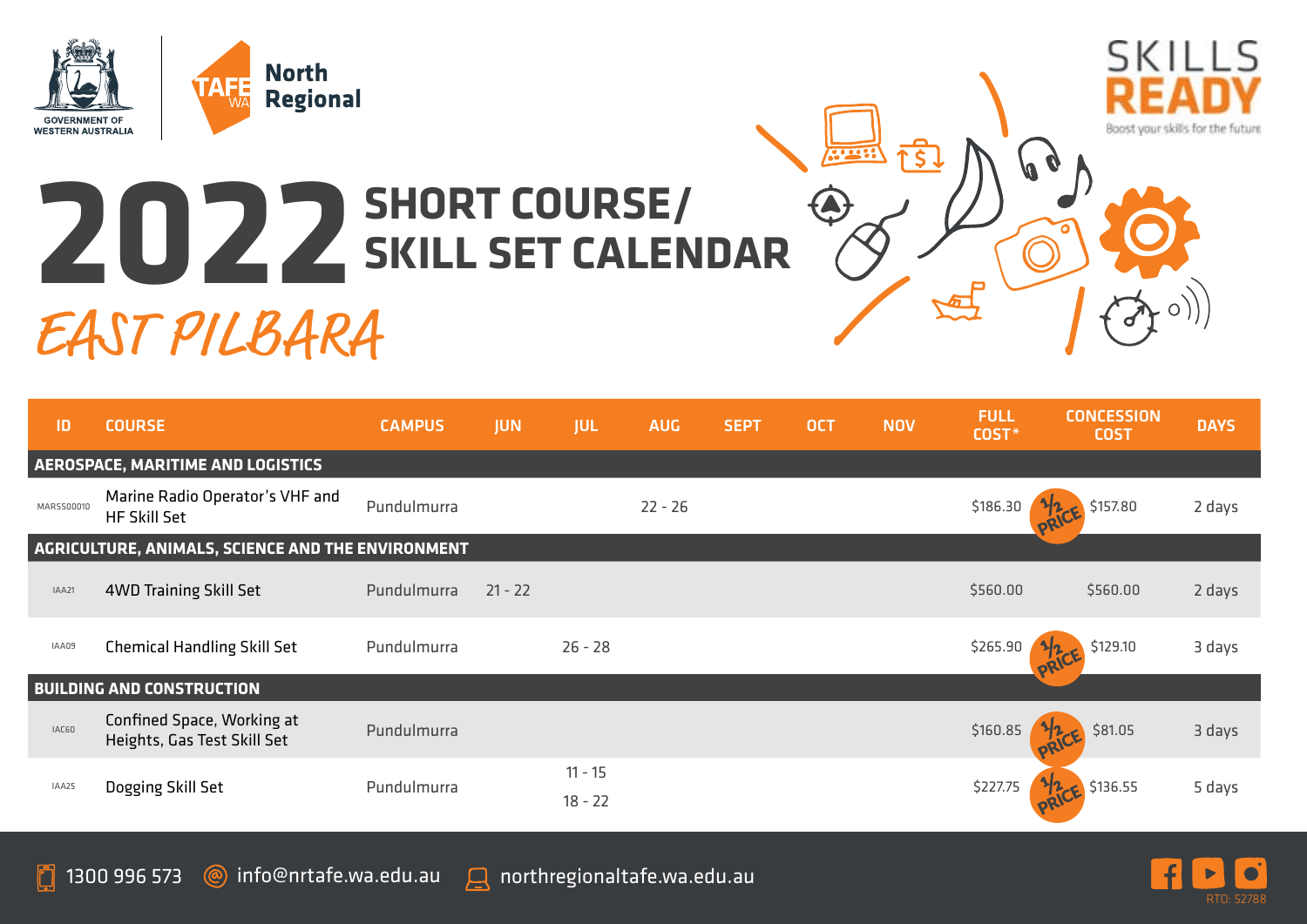| ID     | <b>COURSE</b>                                              | <b>CAMPUS</b>         | <b>JUN</b> | <b>JUL</b> | <b>AUG</b> | <b>SEPT</b>                                                     | <b>OCT</b> | <b>NOV</b>        | <b>FULL</b><br>COST* | <b>CONCESSION</b><br><b>COST</b> | <b>DAYS</b> |
|--------|------------------------------------------------------------|-----------------------|------------|------------|------------|-----------------------------------------------------------------|------------|-------------------|----------------------|----------------------------------|-------------|
| IAA27  | <b>Elevated Work Platform Skill Set</b>                    | Pundulmurra           |            |            |            |                                                                 |            |                   | \$171.65             | \$137.45                         | 2 days      |
| IAA07  | Forklift Skill Set                                         | Pundulmurra           |            | $27 - 29$  |            |                                                                 |            |                   | \$240.30             | \$149.10                         | 3 days      |
| IAA53  | <b>Manual Handling Skill Set</b>                           | Pundulmurra           |            |            |            |                                                                 |            |                   | \$73.25              | \$27.65                          | 1 day       |
| IAA19  | Skid Steer Loader Operations Skill<br>Set                  | Pundulmurra           |            |            |            |                                                                 |            |                   | \$166.11             | \$88.59                          | 5 days      |
| IAA03  | Traffic Management Skill Set                               | Pundulmurra           | $15 - 17$  |            | $3 - 5$    |                                                                 |            |                   | \$158.55             | \$78.75                          | 3 days      |
| IAA22  | Rigging Skill Set                                          | Pundulmurra           |            |            |            | $5 - 9$                                                         |            |                   | \$253.67             | \$144.23                         | 5 days      |
|        | <b>BUSINESS AND FINANCE</b>                                |                       |            |            |            |                                                                 |            |                   |                      |                                  |             |
| IAA34  | Microsoft Excel Advanced Skill Set                         | Newman<br>Pundulmurra |            |            |            |                                                                 |            |                   | \$111.70             | \$43.30                          | 2 days      |
| IAA40  | Microsoft Excel Intermediate Skill<br>Set                  | Newman<br>Pundulmurra |            |            |            |                                                                 |            |                   | \$127.85             | \$42.60                          | 2 days      |
| IAA36  | Microsoft Excel Introduction Skill<br>Set                  | Newman<br>Pundulmurra |            |            |            |                                                                 |            |                   | \$102.20             | \$34.00                          | 2 days      |
| K2034P | <b>Computer Software Training</b>                          | Newman<br>Pundulmurra |            |            |            |                                                                 |            |                   | \$285.00             | N/A                              | 2 days      |
| K2000P | Work Health and Safety<br>Representatives Course           | Newman<br>Pundulmurra |            | $18 - 22$  | $22 - 26$  | $19 - 23$                                                       |            | $28/11$ -<br>2/12 | \$1,400.00           | \$1,400.00                       | 5 days      |
| K2001P | Work Health and Safety<br>Representatives Refresher Course | Newman<br>Pundulmurra |            |            | on offer.  | Due to new WHS Legislation, Refresher courses are not currently |            |                   | \$650.00             | \$650.00                         | 2 days      |